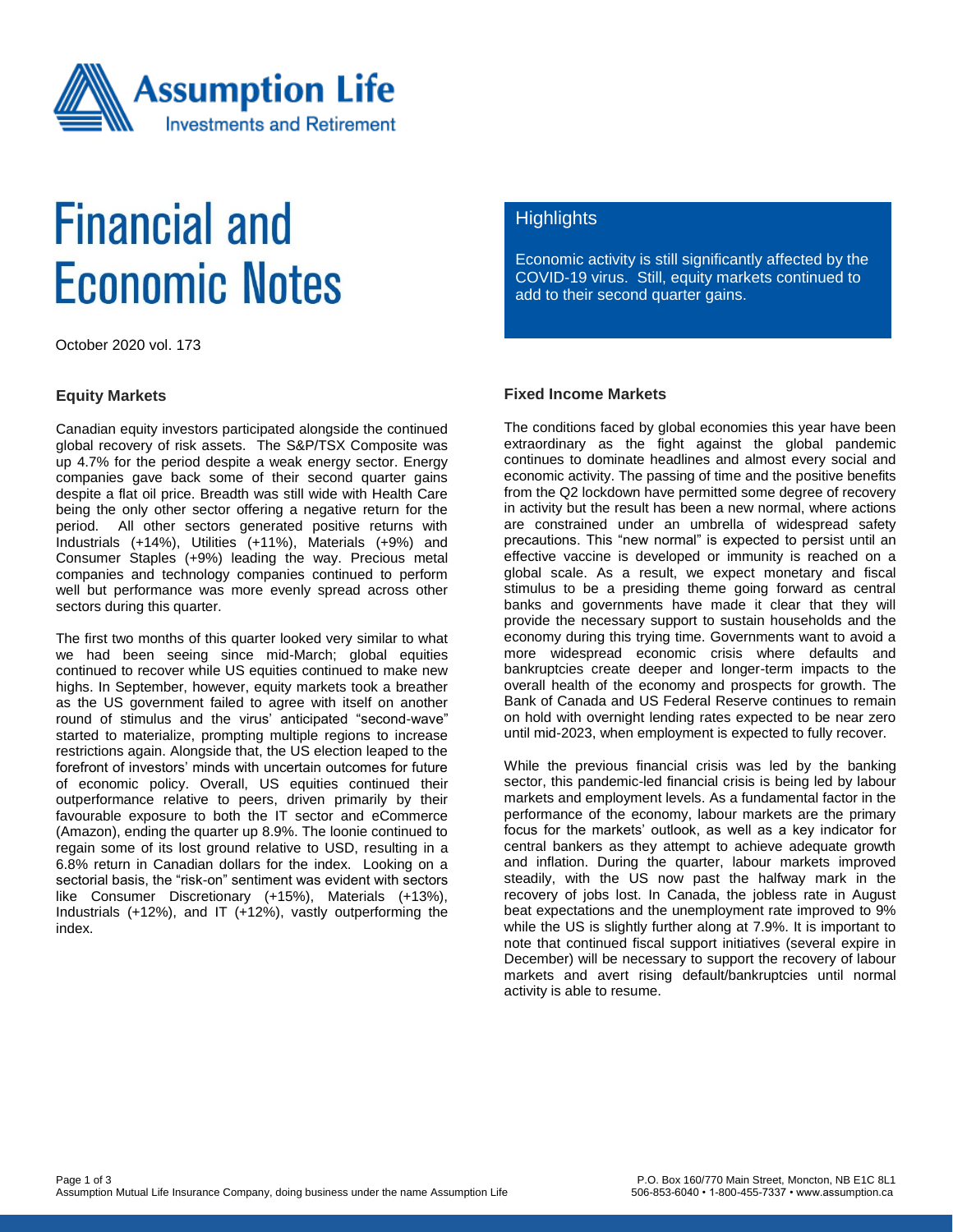

# **Financial and Economic Notes**

# **Assumption Life Investment Funds**

Applicable for Registered Pension Plan clients only

### **Gross returns as of September 30, 2020**

| <b>FUNDS</b>                                     | 1 MTH<br>% | <b>YTD</b><br>%  | 1 year<br>%      | 2 years<br>%     | 3 years<br>% | 4 years<br>% | 5 years<br>%     |  |  |  |  |
|--------------------------------------------------|------------|------------------|------------------|------------------|--------------|--------------|------------------|--|--|--|--|
| <b>ASSUMPTION / LOUISBOURG FUNDS</b>             |            |                  |                  |                  |              |              |                  |  |  |  |  |
| <b>Balanced Fund - RPP</b>                       | 0.0        | 1.9              | 4.5              | 5.2              | 5.3          | 5.5          | 6.2              |  |  |  |  |
| Multi-Index                                      | $-0.8$     | $\overline{3.5}$ | 5.9              | 6.5              | 6.4          | 6.0          | 6.6              |  |  |  |  |
| <b>Canadian Dividend Fund</b>                    | $-0.9$     | $-6.6$           | $-2.3$           | 1.5              | 2.1          | 3.7          | 6.8              |  |  |  |  |
| S&P / TSX Index                                  | $-2.1$     | $-3.1$           | 0.0              | $\overline{3.5}$ | 4.3          | 5.5          | $\overline{7.2}$ |  |  |  |  |
| U.S. Equity Fund (\$CAN)                         | 0.7        | 8.5              | 12.7             | 11.2             | 13.4         | 12.7         | 11.6             |  |  |  |  |
| S&P 500 Index (\$ CAN)                           | $-1.4$     | 8.7              | 16.2             | 11.4             | 14.8         | 14.3         | 14.1             |  |  |  |  |
| <b>Money Market Fund</b>                         | 0.0        | 0.7              | 1.1              | 1.4              | 1.3          | 1.1          | 1.0              |  |  |  |  |
| SCM 91 Day T-Bills                               | 0.0        | 0.9              | 1.3              | 1.5              | 1.4          | 1.1          | 1.0              |  |  |  |  |
| <b>Fixed Income Fund</b>                         | 0.3        | 6.4              | 6.0              | 7.1              | 5.3          | 3.6          | 4.1              |  |  |  |  |
| <b>SCM Universe Bond Index</b>                   | 0.3        | 8.0              | 7.1              | 8.4              | 6.1          | 3.8          | 4.3              |  |  |  |  |
| <b>Growth Portfolio</b>                          | $-0.7$     | 1.2              | 6.6              | 5.8              | 6.4          | 6.6          | 8.1              |  |  |  |  |
| Multi-Index                                      | $-1.5$     | $-0.6$           | 3.8              | 4.7              | 6.1          | 7.1          | 8.0              |  |  |  |  |
| <b>Balanced Growth Portfolio</b>                 | $-0.5$     | 1.7              | 5.9              | 5.3              | 5.8          | 5.6          | 6.9              |  |  |  |  |
| Multi-Index                                      | $-1.1$     | 1.3              | 4.5              | 5.5              | 6.0          | 6.4          | 7.2              |  |  |  |  |
| <b>Balanced Portfolio</b>                        | $-0.3$     | 2.1              | $\overline{5.2}$ | 4.7              | 5.0          | 4.7          | $\overline{5.7}$ |  |  |  |  |
| Multi-Index                                      | $-0.6$     | 3.6              | 5.5              | 6.5              | 6.1          | 5.5          | 6.2              |  |  |  |  |
| <b>Conservative Portfolio</b>                    | $-0.2$     | 1.3              | 3.4              | 2.9              | 3.3          | 2.9          | 4.0              |  |  |  |  |
| Multi-Index                                      | $-0.2$     | 5.7              | 6.3              | 7.3              | 6.0          | 4.6          | 5.2              |  |  |  |  |
| <b>Canadian Small Capitalization Equity Fund</b> | 1.3        | 1.5              | 5.5              | 1.4              | $-1.2$       | $-0.6$       | 6.1              |  |  |  |  |
| BMO NB Small Cap Weighted Index                  | $-4.6$     | $-8.6$           | $-2.9$           | $-4.8$           | $-3.2$       | $-2.1$       | 4.5              |  |  |  |  |
| <b>SmartSeries Income Fund</b>                   | -0.1       | 1.3              | 3.7              | n/a              | n/a          | n/a          | n/a              |  |  |  |  |
| Multi-Index                                      | $-0.2$     | 6.3              | 7.2              | n/a              | n/a          | n/a          | n/a              |  |  |  |  |
| <b>SmartSeries 2020 Fund</b>                     | $-0.1$     | 0.4              | 3.5              | n/a              | n/a          | n/a          | n/a              |  |  |  |  |
| Multi-Index                                      | $-0.5$     | 4.8              | 6.9              | n/a              | n/a          | n/a          | n/a              |  |  |  |  |
| <b>SmartSeries 2025 Fund</b>                     | $-0.2$     | 0.2              | 3.7              | n/a              | n/a          | n/a          | n/a              |  |  |  |  |
| Multi-Index                                      | $-0.7$     | 4.4              | 7.0              | n/a              | n/a          | n/a          | n/a              |  |  |  |  |
| <b>SmartSeries 2030 Fund</b>                     | $-0.2$     | $-0.2$           | 3.7              | n/a              | n/a          | n/a          | n/a              |  |  |  |  |
| Multi-Index                                      | $-0.8$     | 3.8              | 6.9              | n/a              | n/a          | n/a          | n/a              |  |  |  |  |
| <b>SmartSeries 2035 Fund</b>                     | $-0.2$     | $-0.5$           | 3.8              | n/a              | n/a          | n/a          | n/a              |  |  |  |  |
| Multi-Index                                      | $-1.0$     | 3.2              | 7.0              | n/a              | n/a          | n/a          | n/a              |  |  |  |  |
| <b>SmartSeries 2040 Fund</b>                     | $-0.2$     | $-0.9$           | 3.7              | n/a              | n/a          | n/a          | n/a              |  |  |  |  |
| Multi-Index                                      | $-1.1$     | 2.7              | 6.9              | n/a              | n/a          | n/a          | n/a              |  |  |  |  |
| <b>SmartSeries 2045 Fund</b>                     | $-0.2$     | $-1.1$           | 3.6              | n/a              | n/a          | n/a          | n/a              |  |  |  |  |
| Multi-Index                                      | $-1.2$     | 2.4              | 6.9              | n/a              | n/a          | n/a          | n/a              |  |  |  |  |
| <b>SmartSeries 2050 Fund</b>                     | $-0.2$     | $-1.7$           | 3.3              | n/a              | n/a          | n/a          | n/a              |  |  |  |  |
| Multi-Index                                      | $-1.3$     | 2.1              | 6.9              | n/a              | n/a          | n/a          | n/a              |  |  |  |  |
| <b>SmartSeries 2055 Fund</b>                     | $-0.2$     | $-1.9$           | 3.2              | n/a              | n/a          | n/a          | n/a              |  |  |  |  |
| Multi-Index                                      | $-1.3$     | $\overline{2.0}$ | 6.8              | n/a              | n/a          | n/a          | n/a              |  |  |  |  |
| <b>Momentum Fund</b>                             | $-5.0$     | 26.5             | 36.3             | 14.7             | 16.8         | 12.3         | 16.0             |  |  |  |  |
| S&P / TSX Index                                  | $-2.1$     | $-3.1$           | 0.0              | 3.5              | 4.3          | 5.5          | 7.2              |  |  |  |  |
| <b>Preferred Share Fund</b>                      | $-1.3$     | $-6.7$           | $-1.6$           | $-10.6$          | n/a          | n/a          | n/a              |  |  |  |  |
| S&P/TSX Preferred Share (TXPR) Index             | 0.2        | $-1.1$           | 2.8              | $-4.0$           | n/a          | n/a          | n/a              |  |  |  |  |